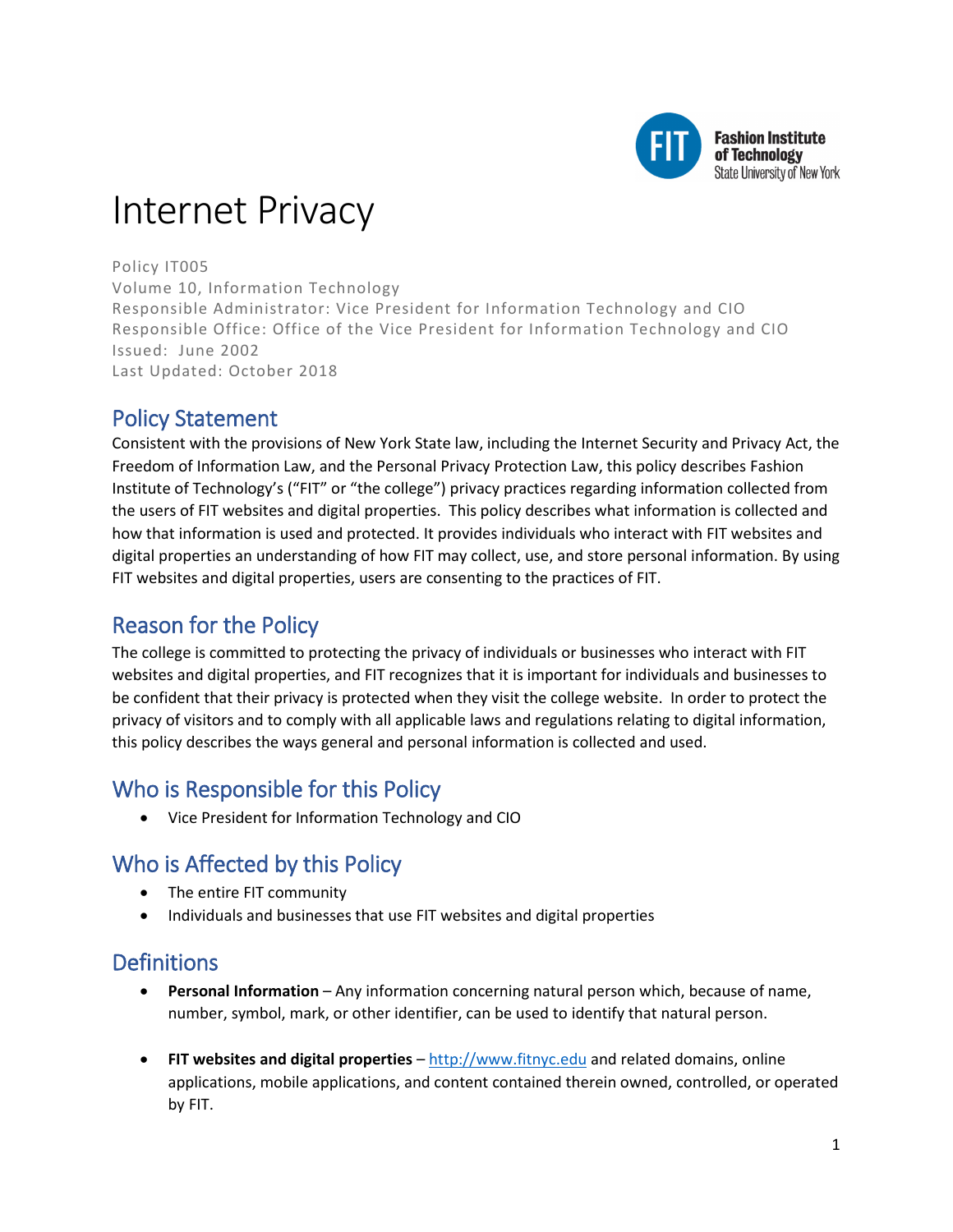### **Principles**

#### • **Information Collected by FIT**

o **Information Collected Automatically (Including Cookies)**

Visitors to FIT websites and digital properties may be subject to the collection and tracking of certain information such as user IP address, domain name used, browser type and version, operating system, date and time of access, geolocation, the pages you visit, the pages you visit before you visit or as you leave the site, and any materials downloaded. This information is not considered personal information under this policy.

This information is used to analyze trends and viewing habits, to conduct statistical analysis to understand how users are interacting with the site, to monitor for abuse or malicious activity, to diagnose system performance issues and otherwise provide technical support, and for website administration. While this information is not collected specifically for commercial marketing purposes, FIT reserves the right to utilize this information for future marketing activities pertaining to FIT and other SUNY affiliates. FIT does not sell or otherwise disclose the collected information from FIT websites or digital properties to non-affiliated parties for commercial marketing purposes.

Cookies are small files that are stored on your web browser or computer that distinguish between users of a website. Cookies help FIT understand your preferences and basic information about your visit and may help facilitate your future access, by recognizing you when you visit again and tailoring information to you. The software or hardware you use to access the website allows you to refuse new cookies or delete existing cookies. Refusing or deleting these cookies may limit your ability to take advantage of some features of this website.

#### o **Information Provided Voluntarily**

During your visit to FIT websites and digital properties, you may send an email, contact FIT with an inquiry or comment, or otherwise complete a transaction such as completing registration materials or forms, completing a financial transaction, completing a survey or form, completing click-throughs, or placing an order. By doing so, FIT will collect all of the information that you submit, including personal information, your email address, and the contents of any message or transaction sent, which may not be limited to text. This information will be used to respond to you, to address issues you identify, to improve this website, to forward your message for appropriate action, or to complete the transaction requested (such as providing information or services to you). Generally, FIT does not collect personal information through FIT websites and digital properties unless you provide it voluntarily, as you may choose whether to engage with FIT through FIT websites and digital properties by choosing whether to send an email, complete a form, complete a transaction, etc. If you choose not to participate in these activities, however, your ability to use FIT websites and digital properties and FIT's services may be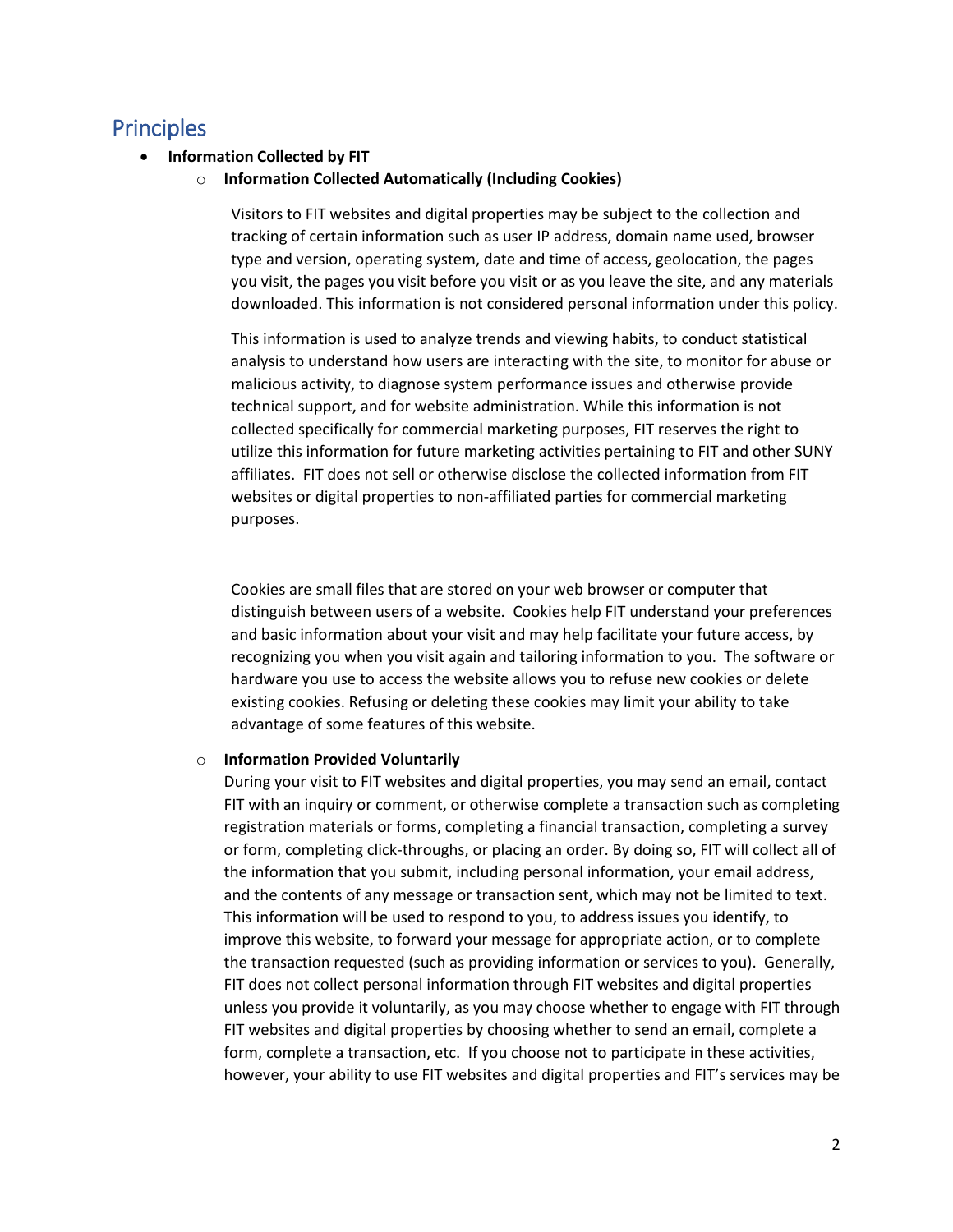limited, particularly where FIT requires certain forms, registration, or activities to be completed online.

The information you provide is not collected for commercial marketing purposes, and FIT does not sell or otherwise disclose the information collected for commercial marketing purposes. The information may be shared or disclosed for purposes that may be reasonably ascertained from the nature and terms of the transaction in which the information was submitted.

#### • **Retention of Information**

FIT will keep information for as long as it is necessary to fulfill the purpose for which it was collected and in accordance with FIT's [Records Retention and Disposition policy,](http://www.fitnyc.edu/policies/college/records-retention.php) which is governed in part by New York and/or federal law.

#### • **Disclosure of Information**

Except as provided in this policy, FIT does not collect or disclose (including to FIT employees who do not need the information in the performance of their official duties) personal information of any person to any other party unless the user has consented to the collection or disclosure of personal information. The voluntary disclosure of personal information to FIT through FIT websites and digital properties, whether solicited or unsolicited, shall constitute consent to the collection or disclosure of the information by FIT for the purposes for which the user disclosed it, as reasonably ascertainable from the nature and terms of the disclosure. Personal information collected by FIT may be shared with a third party, at the discretion of FIT, when sharing is:

- $\circ$  necessary to perform FIT's statutory duties or operate its programming. This includes where sharing is necessary to further any of the purposes (including to enforce FIT's rights against unauthorized access or attempted unauthorized access or other inappropriate uses of the website) outlined in this policy, including where FIT contracts with or otherwise engages third parties on its behalf to perform online services for such purposes;
- o made pursuant to court order or law;
- o to validate the identity of the user; or
- $\circ$  sharing is done for statistical purposes in a form that cannot be used to identify any particular person (e.g. statistical purposes).

Disclosure of information, including personal information, collected through the website is subject to the provisions of the New York State Freedom of Information Law and Personal Privacy Protection Law.

#### • **Confidentiality/Protection**

FIT takes the security of all information, including digital information, seriously and has dedicated resources to the protection of data. This includes technological controls that meet or exceed industry standards, and a staff that is trained in information confidentiality, integrity, and availability of electronic data, resources, and communications.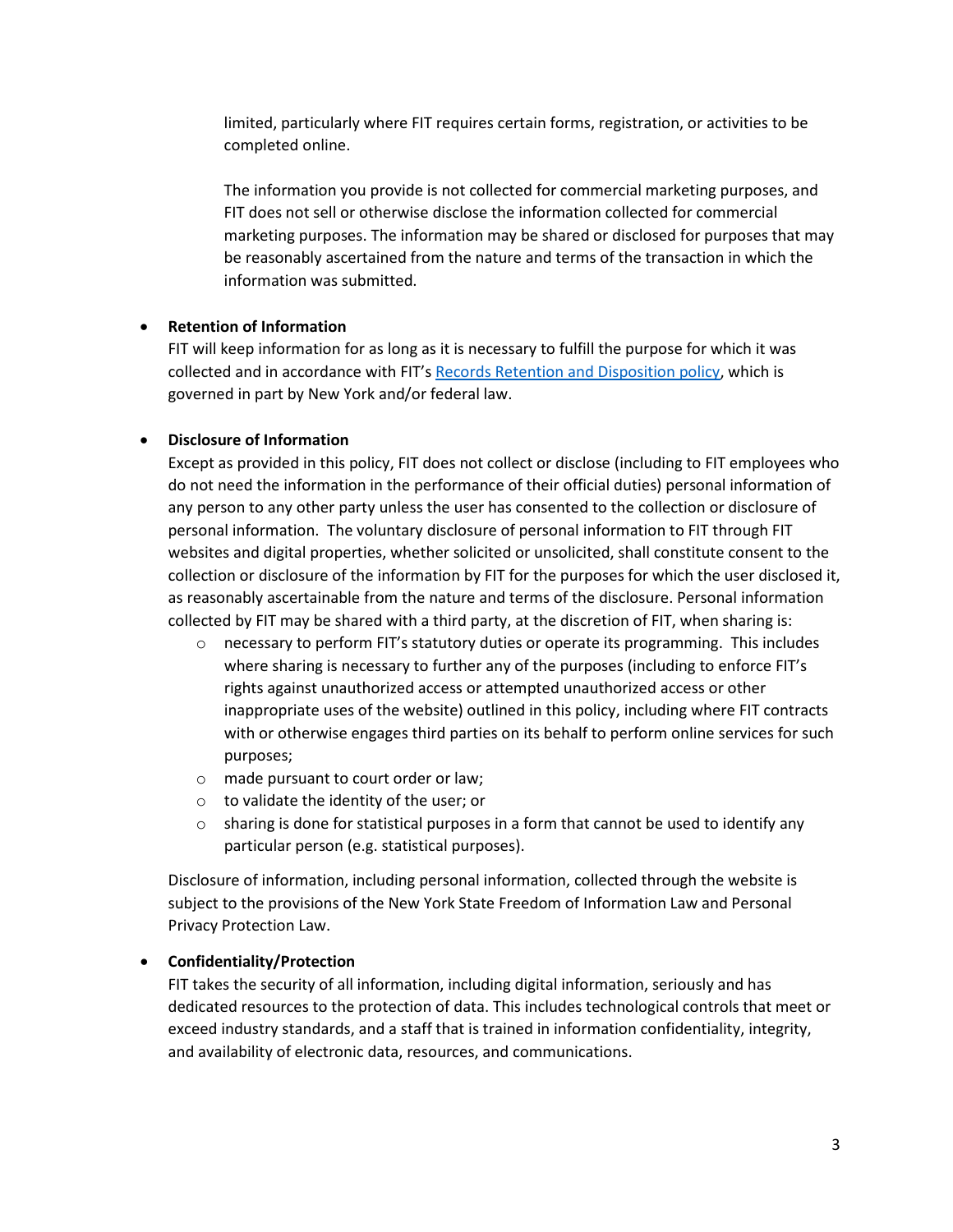- $\circ$  The college limits employee access to personally identifiable information from FIT websites and digital properties only to those employees who require access to the information in the performance of their official duties
- $\circ$  The college has implemented procedures to safeguard the integrity of its information technology assets, including, but not limited to, authentication, authorization, and monitoring. These security procedures have been integrated into the design, implementation, and day-to-day operations of FIT websites and digital properties as part of the continuing commitment to the security of electronic content as well as the electronic transmission of information. FIT utilizes various technological measures to monitor traffic and identify unauthorized attempts to access information or otherwise interfere with the operation of its website.
- $\circ$  FIT complies with the federal Family Education Rights and Privacy Act (FERPA), which governs the release of and access to student education records.
- $\circ$  The information in this privacy policy should not be construed as giving business, legal, or other advice, or warranting as fail proof, the security of information provided through FIT websites and digital properties.

#### • **Access/Correction to Personal Information**

A user may submit a request to [compliance@fitnyc.edu](mailto:compliance@fitnyc.edu) to determine whether personal information pertaining to that user has been collected through FIT websites and digital properties. Any such request shall be made in writing and must be accompanied by proof of identity of the user, such as verification of a signature or inclusion of an identifier generally known only to the user.

Upon receipt of a valid request, FIT shall within five business days (a) provide access to the personal information; (b) deny access to the personal information in writing, with an explanation of the denial; or (c) acknowledge the receipt of the request in writing and state the approximate date of when the request will be granted or denied, provided that the date is not more than 30 business days from the date of acknowledgment.

If personal information has been collected and the information is to be provided to the user, FIT will inform the user of the right to request the personal information be amended or corrected under Section 95 of New York's Public Officers Law.

#### • **Updates to the Policy**

FIT reserves the right to update/amend this policy as it deems advisable. If it chooses to do so, the effective date of the updates/amendments will be identified in this policy and will be published to the FIT Policy Library. Users will be deemed to have agreed to any such modifications by their continued use of FIT websites and digital properties on or after the 'last updated' date. All users of FIT websites and digital properties are encouraged to review this policy as often as necessary to remain aware of its current conditions.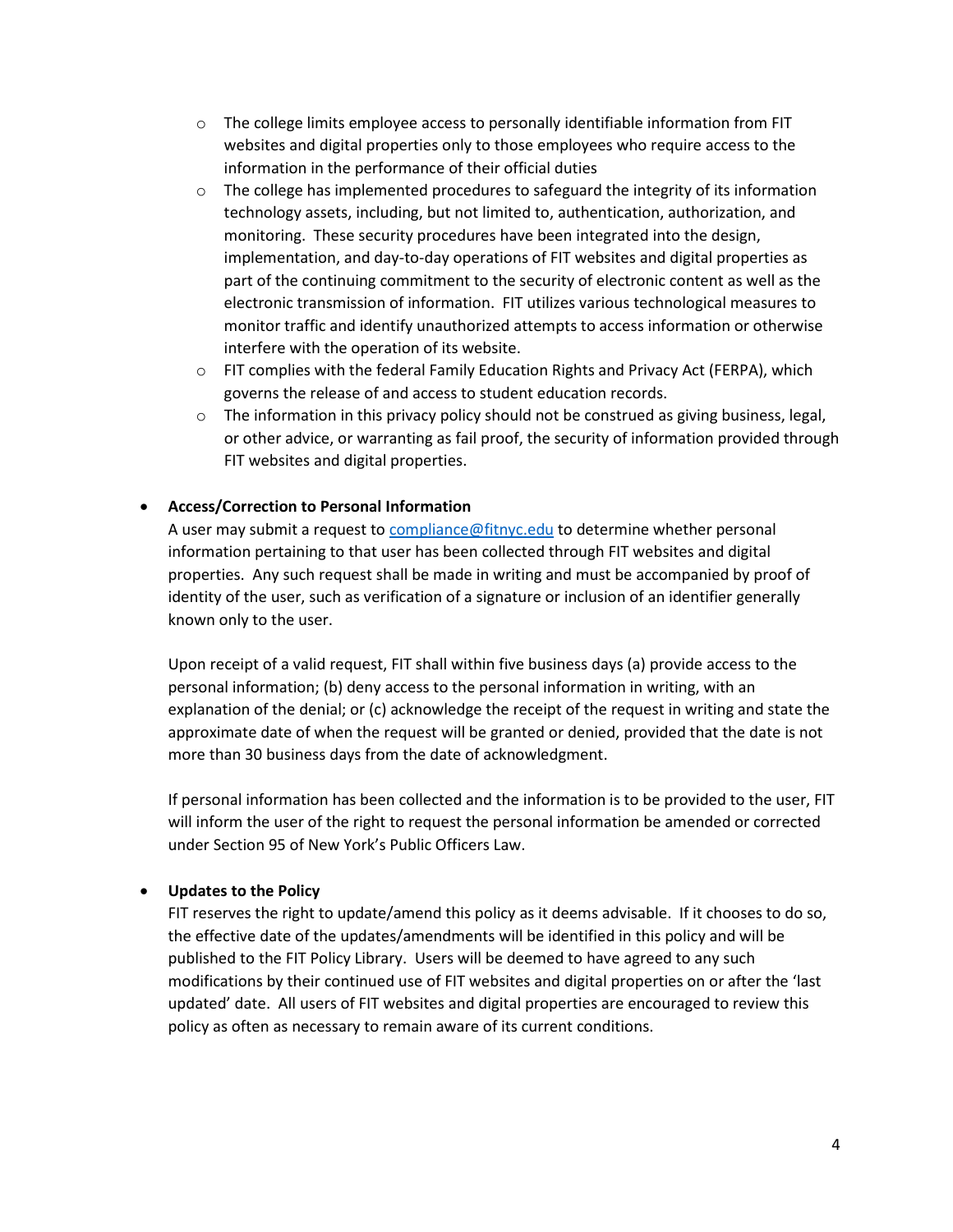#### • **Personal Information of Children**

FIT websites and digital properties does not knowingly solicit or accept information or data about minors without parental consent. If users believe that FIT has collected personally identifiable information from a minor without the consent of the child's parent or guardian, please contact the Chief Information Security Officer immediately and we will promptly investigate the report and take appropriate action.

Users are cautioned that the collection of personal information submitted through FIT websites and digital properties will be treated as though it was submitted by an adult, and may, unless exempted from access by federal or State law, be subject to public access.

#### • **Interactive Features**

While FIT and FIT websites and digital properties strive to protect users' personal information and privacy, FIT cannot guarantee the security of any information disclosed online through interactive features such as forums, message boards, chat rooms, or similar services, including embedded interactive features from third-party sites such as social media. Please keep in mind that users disclose information at their own risk while using all interactive features that are specifically designed to be visible to other users, including embedded interactive features from FIT or other social media channels that are not directly part of FIT websites and digital properties. Users should be aware that any personally identifiable information submitted via those media can be read, collected, and used by other participants and could be used to send unsolicited messages. FIT is not responsible for the personally identifiable information submitted when users engage in such activities. FIT may also use interactive features and tools, including pixel tags added to FIT websites and digital properties, that allow data collected about visits and actions of visitors to be sent to third-party sites, such as social media, to track conversions and to allow FIT and other affiliated SUNY institutions to create custom audiences for the courses, products, or services FIT or an affiliated SUNY institution may advertise on thirdparty sites. FIT also may provide these third-party sites with other data collected about users for this purpose, using the interactive feature tools that allow data such as email addresses and phone numbers to be locally hashed on FIT's system before uploading and passing such data to third-party websites. The use of such data is governed by each third-party site's data use policies.

#### • **EU General Data Protection Regulation**

Individuals in the European Economic Area have rights under the General Data Protection Regulation (GDPR), and should be aware that information collected by FIT websites and digital properties will be processed in the United States. FIT has developed privacy notices that provide information to its students, employees, and website visitors about how FIT collects and processes personal data; these notices are available at FIT's [GDPR webpage.](http://www.fitnyc.edu/policies/college/records-retention.php) FIT is responsible for building privacy into our systems, conducting regular data privacy and impact assessments, implementing certain consent mechanisms, following strict procedures for reporting data breaches, and documenting and providing notice about the use of personal data.